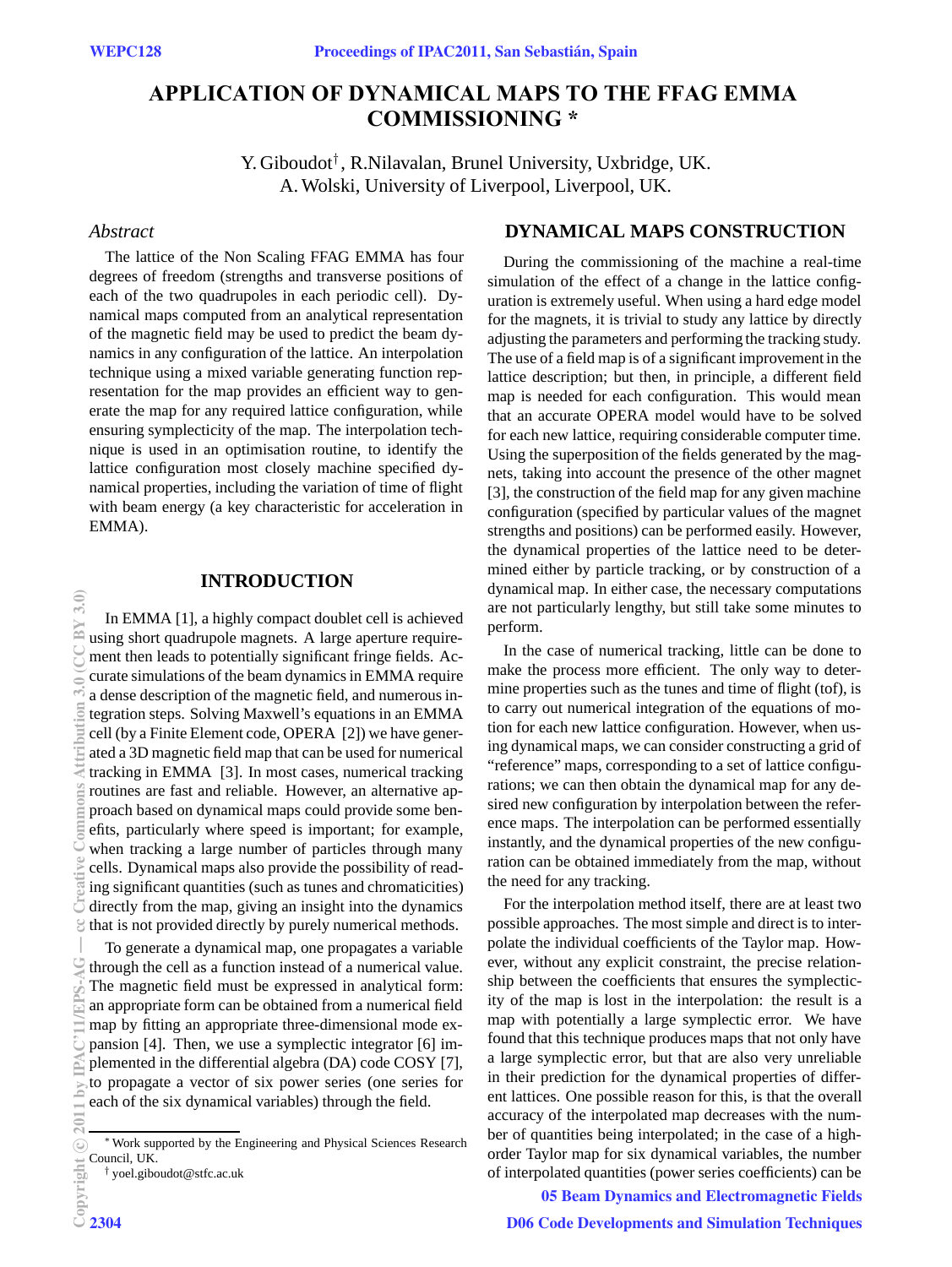extremely large.

Using COSY, it is possible to construct a mixed variable generating function (MVGF) that reproduces any dynamical map symplectic to order *n* from the map expressed in the form of a Taylor series [7]. A MVGF is not in explicit form (i.e. it cannot be used directly for particle tracking); however a map represented in the form of a MVGF is necessarily symplectic. The interpolation is performed on the MVGFs; the interpolated map can then readily be converted back into Taylor form using a DA code (such as COSY), by "solving" the map represented by the MVGF, using DA variables to represent the dynamical variables.

In our investigations, we used a grid of 300 reference lattices (i.e. 300 different lattice configurations). Finding the closed orbit and tof by numerical integration in PyZgoubi [5] for 300 reference lattices, at nine different energies, takes a little over 4 hours. Constructing the dynamical maps for the same configurations takes about 5 hours; dynamical properties such as the closed orbit and tof can then be obtained for the full set of configurations in less than a minute. In this respect, it appears that the computational time required for the dynamical map approach is longer than that for numerical integration, for the same task. However, to compute the tof at an additional reference energy (for example) will take only a few seconds using the dynamical maps, whereas an additional half an hour would be needed using PyZgoubi. Furthermore, computing additional dynamical quantities, such as the betatron tunes, would require several hours more computation time in PyZgoubi, whereas the same information can be directly extracted from the dynamical maps already computed, within a few seconds.

## **COMPARISON WITH EXPERIMENTS**

Experiments were performed using a fixed injection energy of 12 MeV. The dynamical properties of the lattice at other energies were studied by varying the magnet strengths: reducing the magnet strengths by 10% for example, gave the same behaviour as would be achieved by increasing the beam energy by 10%.

We specify the lattice configuration by giving the magnet strengths relative to the baseline lattice, and the absolute magnet positions. Thus, the lattice used for the measurements reported here had the horizontal focusing quad in each cell at 105.6% of nominal strength, the horizontally defocusing quad at 100% of nominal strength, and these magnets at positions 9.51 mm and 36.05 mm (with respect to nominal zero positions), respectively. This lattice, which we refer to as the  $E_1$  lattice, is then specified by the notation (105.6, 100, 9.51, 36.05). Note that the baseline lattice from Berg [1] is (100, 100, 7.51, 34.05); hence in the *E* <sup>1</sup> lattice magnets are moved 2 mm outwards.

A dynamical map for the  $E_1$  lattice was constructed using MVGF interpolation. Fig. 1 shows the comparison between measurements and simulations of the tof variation with energy for this lattice configuration. We observe that 05 Beam Dynamics and Electromagnetic Fields

#### D06 Code Developments and Simulation Techniques 2305



Figure 1: Comparison between measurements and simulations of the tof variation with energy for the baseline *E*<sup>1</sup> lattice configuration.



Figure 2: From the tof measurements (blue stars with error bars) four constraints (green triangles) are defined for the optimisation routine used to find a model lattice configuration with the same dynamical behaviour as observed in the machine. The tof for energies between 10 MeV and 20 MeV is then computed for the lattice found by the optimisation routine (red dashed line).

the measured lattice has a minimum tof of 55.275 ns at 15 MeV ("equivalent energy") whereas the simulated lattice has a minimum tof of 55.225 ns at 17 MeV. There is clearly some significant difference between the machine and the model.

To investigate the difference between the model and the machine, the grid of lattice configurations was used to find a model that corresponded to the measurements. To do this, an optimisation routine was used to look for the model lattice configuration that most closely matched the measured tof curve. For each lattice configuration of the grid, we use the dynamical map to compute the tof on the closed orbit from 10 MeV to 18 MeV. Once the configuration parameters for the lattice best fitting the tof curve had been found, the dynamical map was constructed by interpolation of the MVGF.

Fig. 2 shows a comparison between measurements and simulations from the lattice configuration found by the optimisation routine. The fitted lattice found by the optimisation routine, which we refer to as  $S_1$ , has parameters (in the